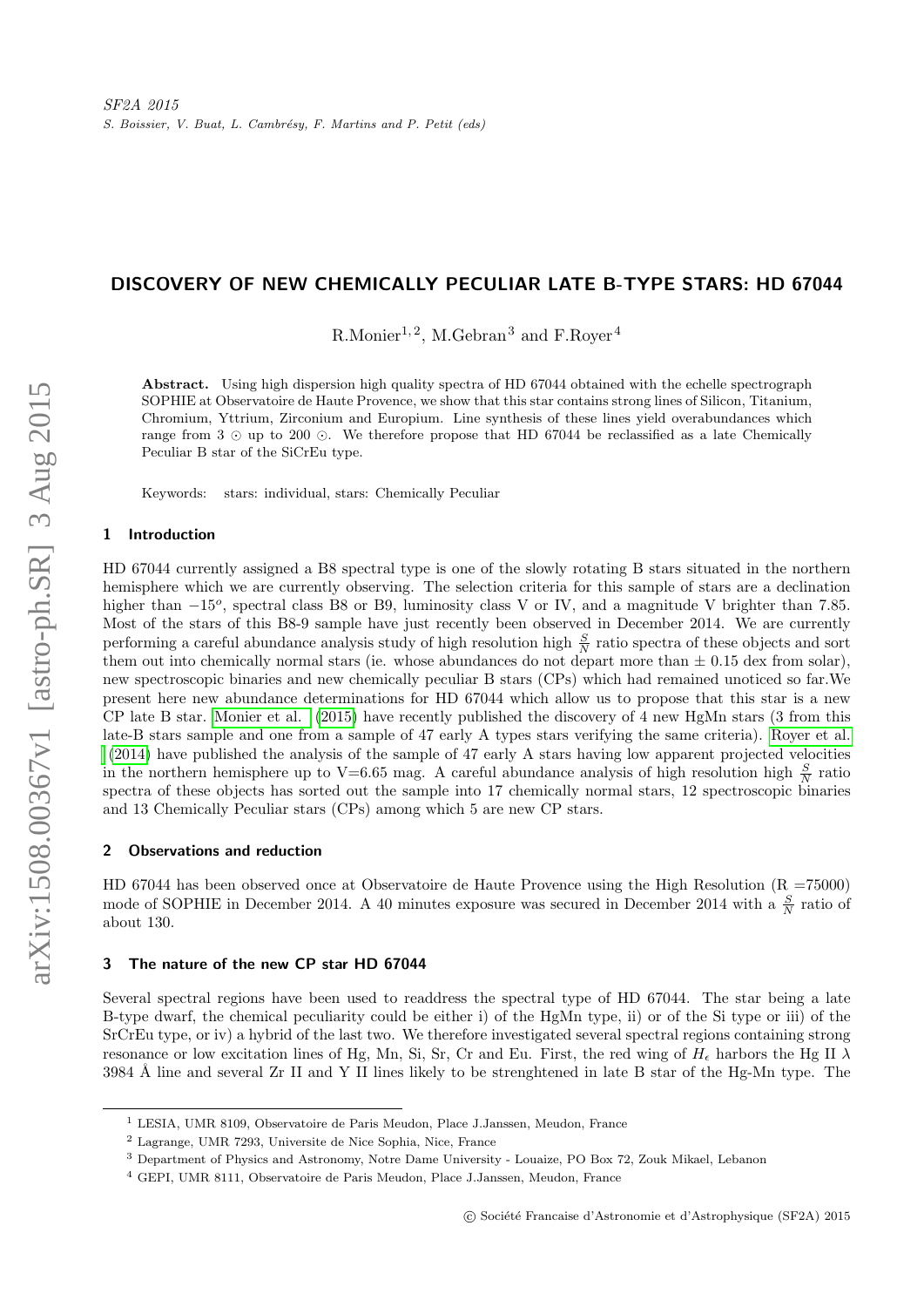| Classification lines         |                |                |               |
|------------------------------|----------------|----------------|---------------|
| Laboratory Wavelengths $(A)$ | Identification | Multiplet      | Abundance     |
| 3982.44                      | ΥH             |                | $200\odot$    |
| 3983.87                      | $Hg$ II        | M <sub>2</sub> | not detected  |
| 3990.96                      | Zr II          |                | $70\odot$     |
| 3998.82                      | Zr II          |                | $70\odot$     |
| 4077.71                      | Sr II          |                | $1\odot$      |
| 4128.07                      | Si II          | M <sub>2</sub> | $2-3$ $\odot$ |
| 4130.88                      | Si II          | M <sub>2</sub> | $2-3$ $\odot$ |
| 4136.92                      | Mn II          |                | about $\odot$ |
| 4205.04                      | Eu II          |                | $70\odot$     |
| 4215.52                      | Sr II          |                | $1\odot$      |
| 4305.44                      | Sr II          |                | $1 \odot$     |
| 4558.65                      | $Cr$ II        | M 1            | $10\odot$     |

Table 1. Classification lines and determined abundances for HD 67044

region from 4125 Å to 4145 Å contains the classification Si II doublet (M 2), the Mn II line at 4136 Å and the Sr II resonance line at 4129.72 Å likely to be strengthened respectively in a Bp Si star, in a star enriched in Mn, and a SrCrEu Bp star. The regions  $4070-4080 \text{ Å}$ ,  $4210-4220 \text{ Å}$  and  $4300-4310 \text{ Å}$  contain the resonance lines of Sr II at 4077.71 Å and 4215.52 Å and the low-excitation line at 4305.44 Å. The 4200-4210 Å region contains the Eu II resonance line at  $4205.04$  Å. The 4550-4560 Å region contains the strongest expected Cr II line at 4558.65 Å. We fail to detect the Hg II line at 3984 Å. The Mn II line at 4136.92 Å is not particularly strong, nor are the Sr II lines. In contrast, the lines of Si II (Multiplet 2), Cr II, Y II , Zr Ii and Eu II are strong in HD 67044. This leads us to rule out that HD 67044 be a new HgMn star. It probably rather is a new CP star of the SiCrEu type.

### 4 Model atmospheres and spectrum synthesis

The effective temperature and surface gravity of HD 67044 were first evaluated using  $B - V = -0.04$  and the effective temperature calibration versus  $B - V$  in [Underhill & Doazan](#page-2-2) [\(1982\)](#page-2-2). This yields  $T_{eff} = 10200$  K in good agreement with [Huang et al.](#page-2-3) [\(2010\)](#page-2-3) who derived  $T_{eff} = 10519K$  and  $\log g = 3.72$  which we have adopted for the surface gravity.

A plane parallel model atmosphere assuming radiative equilibrium and hydrostatic equilibrium has been first computed using the ATLAS9 code [\(Kurucz 1992\)](#page-2-4), specifically the linux version using the new ODFs maintained by F. Castelli on her website. The linelist was built starting from Kurucz's (1992) gfhyperall.dat file[∗](#page-1-0) which includes hyperfine splitting levels. This first linelist was then upgraded using the NIST Atomic Spectra Database<sup>[†](#page-1-1)</sup> and the VALD<sup>[‡](#page-1-2)</sup> database operated at Uppsala University [\(Kupka et al. 2000\)](#page-2-5).

## 5 Evidence for Si, Ti, Cr, Y, Zr and Eu excesses

A grid of synthetic spectra was computed with SYNSPEC48 [\(Hubeny & Lanz 1992\)](#page-2-6) to model the Si II, Ti II, Cr II, Mn II, Fe II, Y II, Zr II and Eu II lines. Computations were iterated varying the unknown abundance  $\left[\frac{X}{H}\right]$  until minimisation of the chi-square between the observed and synthetic spectrum. Figure 1 displays the synthesis of 3 lines: Y II 3982.44 Å, Zr II 3990.96 Å, and Zr II 3998.82 Å. The observed line profiles, rectified to the red wing of  $H_{\epsilon}$  are compared to the synthetic spectrum providing the best fit to the oberved one. The model is computed for an overabundance of Yttrium of 200  $\odot$  and a Zirconium overabundance of 70  $\odot$  (solid line: observed normalised spectrum, dashed lines: synthetic spectrum).

<span id="page-1-0"></span><sup>∗</sup>http://kurucz.harvard.edu/linelists/

<span id="page-1-1"></span><sup>†</sup>http://physics.nist.gov/cgi-bin/AtData/linesform

<span id="page-1-2"></span><sup>‡</sup>http://vald.astro.uu.se/ vald/php/vald.php